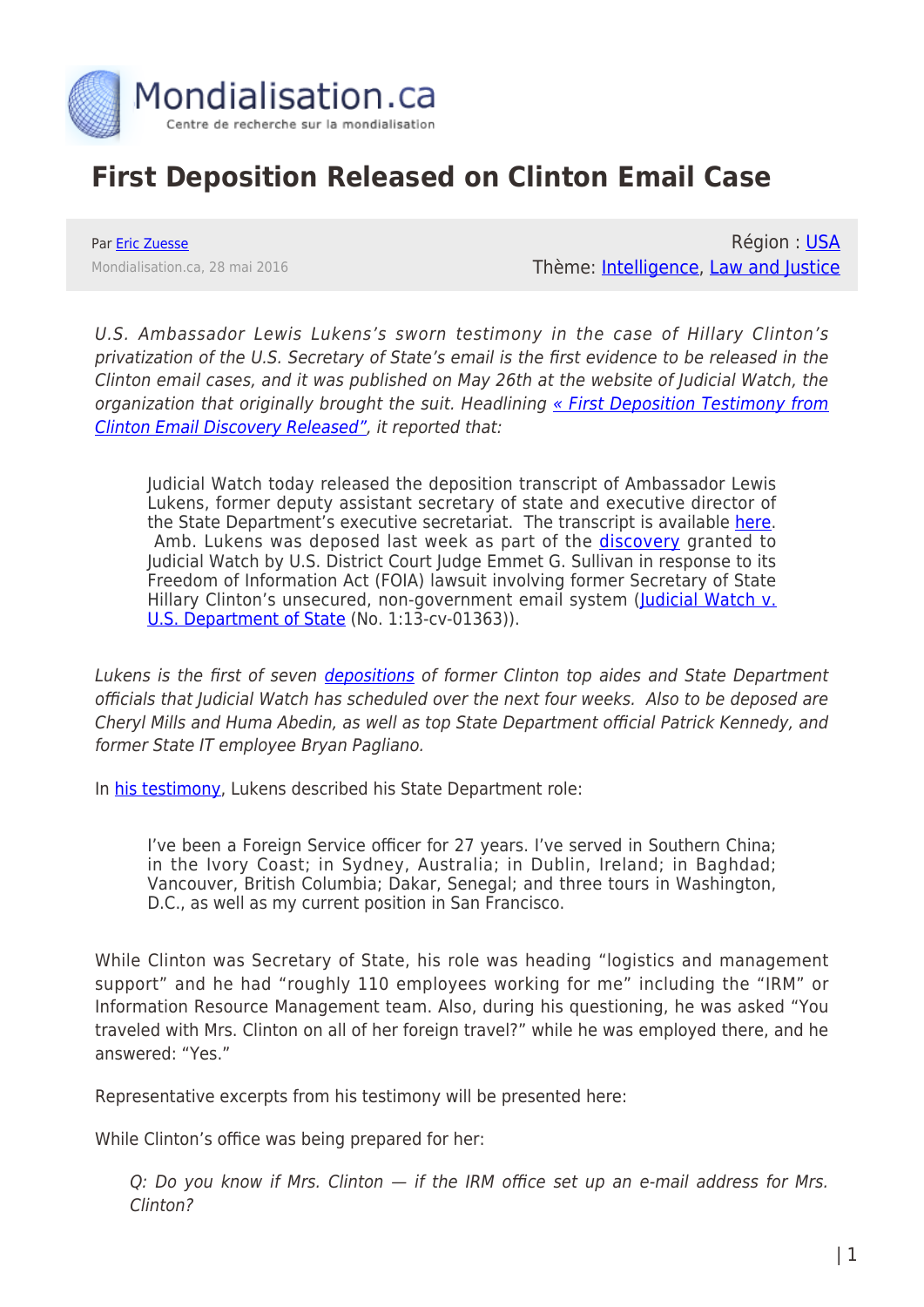A: I don't believe they did.

Q: Do you know why they didn't?

A: I don't think it was asked for.

Q: Would Mrs. Clinton have — was it required for Mrs. Clinton to ask for an e-mail address for one to be assigned to her?

A: Yes.

Q: Was it unusual — at the time did you think it was unusual that Mrs. Clinton didn't want an e-mail address assigned to her?

A: No.

Q: Why not?

A: I'm not aware of former Secretaries of State having e-mail addresses on our system.

In other words: her having an e-mail address assigned to her was "required," but the custom at the U.S. Department of State was to ignore this 'requirement'.

Regardless of whether violating the regulations or even the law has been ignored in the past, violations are supposed to be punished or prosecuted. Prior refusal to prosecute does not constitute legal excuse for continuing refusal to prosecute: it instead constitutes a government in which some persons who are supposedly in the service of, and who are definitely being paid by, the public, are, in practice, above the regulations or even the laws — in other words, a dictatorship. However, this aspect of the questioning was not pursued.

Lukens then said that her violation on that matter was ignored and that a "BB" or Blackberry account was instead requested by "HRC' Hillary Rodham Clinton. Lukens's notes indicated that he had asked HRC's agent, "On the BB for HRC, can we chat this morning?" and "I may have thought of a workaround [to evade the State Department's regulations] but need more info on her BB use." He explained during this questioning of him: "So the crux of the issue was that BlackBerrys and iPhones are not allowed in the Secretary's office suite, so the question was, how is the Secretary going to be able to check her e-mails if she's not able to have the Blackberry at her desk with her."

Q: And so what did you — did you propose a solution at that point?

A: So my proposal was to set up a computer on her desk, a standalone computer [not part of the State Department's system], for her to be able to access the Internet to check her e-mails [privatized — and therefore not subject to FOIA requests or historians' investigations].

However, Clinton's agent insisted on a private computer also being set up "across the hall" "for her to check her BlackBerry" even though no private BlackBerry was allowed on the premises. This was to be the "workaround."

In an email, Lukens had written, and the questioner referenced it:

Also think we should go ahead, but will await your green light, and set up a standalone PC in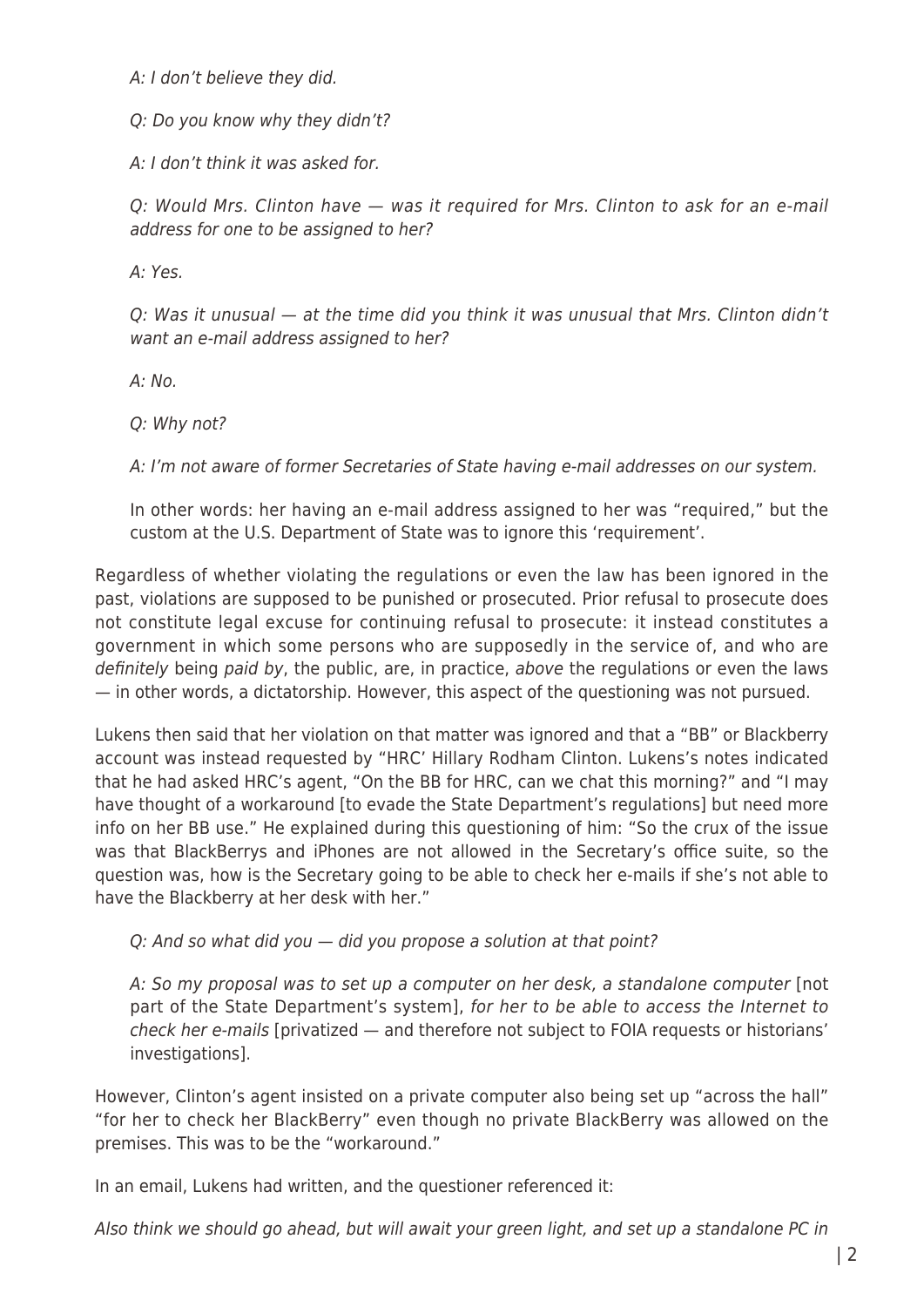the Secretary's office connected to the Internet, but not go through our system, to enable her to check her e-mails from her desk.

That proposal was accepted and was done. Then:

Q: Do you know if this setup would have been any different from the setup of other employees?

A: Yes, this would have been different.

Q: How would it have been different?

A: My understanding is that most of the employees' computers in the State Department are connected through the State Department's OpenNet e-mail system …

Q: So this would have been separate from the OpenNet system?

A: Correct.

He was asked why he had proposed this solution, and he said it was "For ease of access" and, "as far as I knew, there was no requirement for her to be connected to our system" (even though he had earlier said that her having an email address assigned to her in the State Department's system, the OpenNet system, was "required"). He said that the "ease of access" would be because of there being "fewer passwords."

He was asked whether doing things this way was necessary in order for her to be able to access the Internet from the State Department, and he said, "the Internet is available" to employees at the office, just as anywhere.

He was asked about the inconvenience of the State Department's passwords system, and he said that he eliminated her need for any passwords:

A: She wouldn't have had a password.

Q: So the computer would have just been open and be able to use without going through any security features?

A: Correct.

Though he was paid by U.S. taxpayers, apparently his only concern was to please his superiors, whom he trusted unquestioningly despite their evident *unconcern* about "security" etc.

In further questioning of Mr. Lukens, it became clear that he never gave any thought to what the purpose behind the State Department's regulations was: he didn't even notice that Hillary Clinton's buddy and top aide Huma Abedin at the Department was also using only a private email account — even though he regularly had been communicating via email with her.

There were many instances in the questioning, in which the U.S. Department of 'Justice's attorney there, Caroline Lewis Wolverton, was trying to hamper the attorney for Judicial Watch from asking questions of Mr. Lukens, such as this: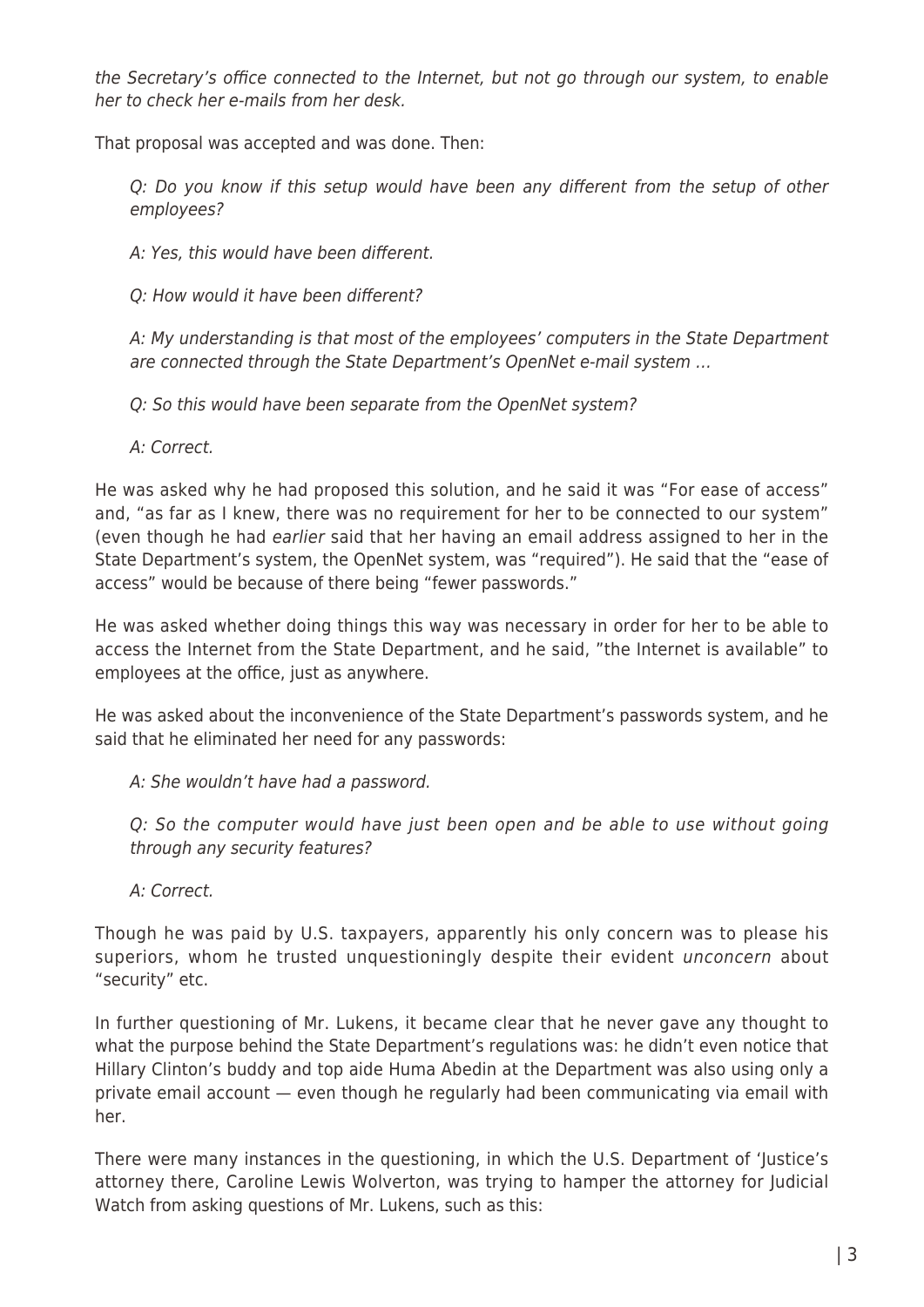Q: At any point during these conversations or during these e-mails or others did you find it unusual that Ms. Abedin was using a [non-state.gov](http://non-state.gov/) e-mail account?

MS. WOLVERTON: Objection. Vague.

Q: When sending these e-mails to Ms. Abedin, did you think about the fact that they were not  $-$  you were sending e-mails to her [non-state.gov](http://non-state.gov/) e-mail account?

A: Not that I recall.

Q: Thinking about it now, do you think it's — was it rare to send emails to State Department employees on another e-mail account but the one that was assigned by the State Department?

MS. WOLVERTON: Objection. Vague.

Q: Was this unusual, sending e-mail — was it unusual for you to send emails to Ms. Abedin on a [non-state.gova](http://non-state.gov/)ccount?

MS. WOLVERTON: Objection. Lack of foundation.

Q: During your four years, did you communicate with — sorry, during the two years of overlap, did you communicate with Ms. Abedin by e-mail?

A: Yes.

Q: Was it frequent?

A: Yes.

Q: Do you recall - during that time, did you recall sending e-mails to her [state.gov](http://state.gov/) email account?

A: Yes.

Q: Do you recall — before receiving these exhibits, did you recall sending e-mails to a [non-state.gov](http://non-state.gov/) account?

A: No.

Q: Do you recall thinking at any point about where you were sending e-mails to Ms. Abedin?

 $A: No.$ 

Q: Do you recall if Ms. Abedin ever told you what e-mail accounts to use for her?

 $A \cdot N_O$ 

Q: Do you recall how you — do you know how you would have received the e-mail account that was used to send these e-mails?

MS. WOLVERTON: Objection. Lack of foundation.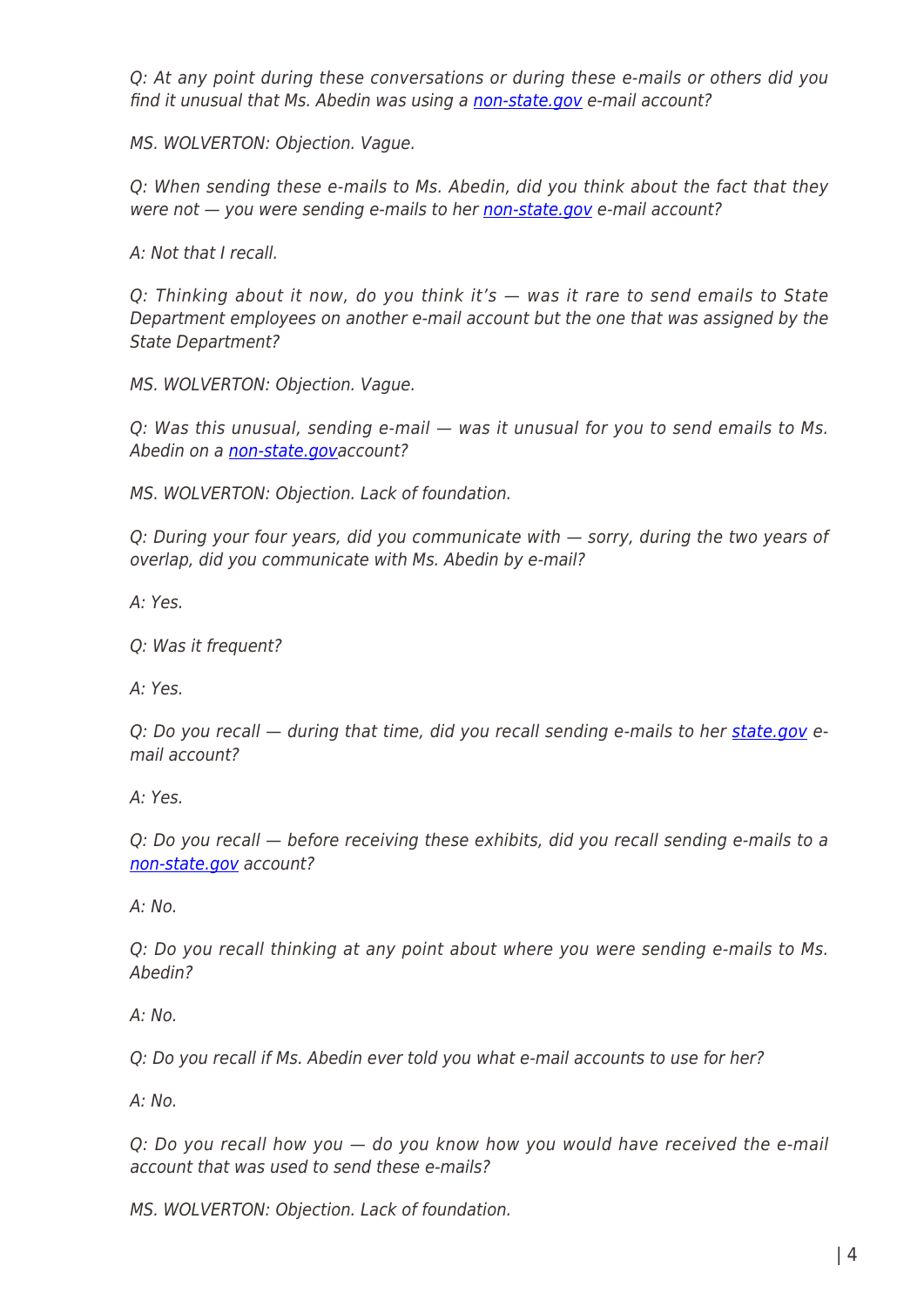Q: Do you recall — I'll ask the question again. Do you recall how you learned where to send these e-mails, or how you learned of the e-mail address that you used to send these e-mails?

A: I must have received an e-mail from her at some point from that address.

Q: So this may have been an auto fill on your BlackBerry or Outlook when you were sending these?

MS. WOLVERTON: Objection. Objection, calls for speculation.

Q: Would this — to ask the question again, was it most likely an auto fill feature or do you think you would have manually entered in her e-mail account to send her these emails?

MS. WOLVERTON: Same objection.

MR. BEKESHA [representing the Questioner, but now addressing the lawyer for the 'Justice' Department]: Are you instructing the witness not to answer?

MS. WOLVERTON: No.

Q: Would you like me to repeat the question?

A: Yes, please.

Q: Would this — would you have sent these e-mails using this e-mail address because of an auto fill feature on a piece of computer equipment or because you would have manually typed in her e-mail address?

MS. WOLVERTON: Same objection.

A: I would say because of the auto fill feature.

Investigative historian Eric Zuesse is the author, most recently, of [They're Not Even Close:](http://www.amazon.com/Theyre-Not-Even-Close-Democratic/dp/1880026090/ref=sr_1_9?ie=UTF8&qid=1339027537&sr=8-9) [The Democratic vs. Republican Economic Records, 1910-2010,](http://www.amazon.com/Theyre-Not-Even-Close-Democratic/dp/1880026090/ref=sr_1_9?ie=UTF8&qid=1339027537&sr=8-9) and of [CHRIST'S](http://www.amazon.com/dp/B007Q1H4EG) [VENTRILOQUISTS: The Event that Created Christianity](http://www.amazon.com/dp/B007Q1H4EG).

La source originale de cet article est Mondialisation.ca Copyright © [Eric Zuesse](https://www.mondialisation.ca/author/eric-zuesse), Mondialisation.ca, 2016

Articles Par : [Eric Zuesse](https://www.mondialisation.ca/author/eric-zuesse)

A propos :

Investigative historian Eric Zuesse is the author, most recently, of They're Not Even Close: The Democratic